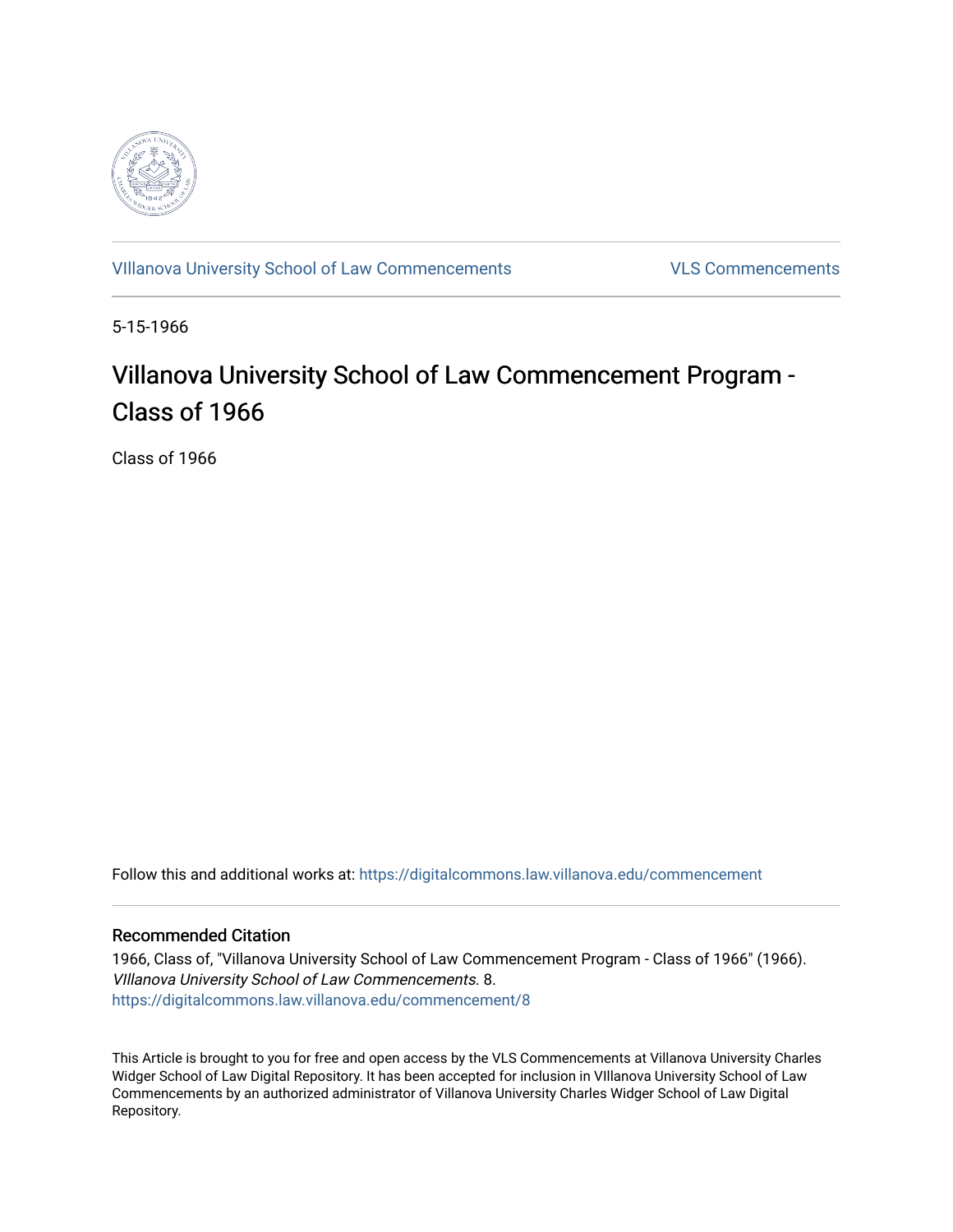# VILLANOVA UNIVERSITY SCHOOL OF LAW

# *CLASS DAY*



### **GAREY HALL**

**BACCALAUREATE SUNDAY, MAY FIFTEENTH Nineteen Hundred and Sixty-six Two-thirty P.M.**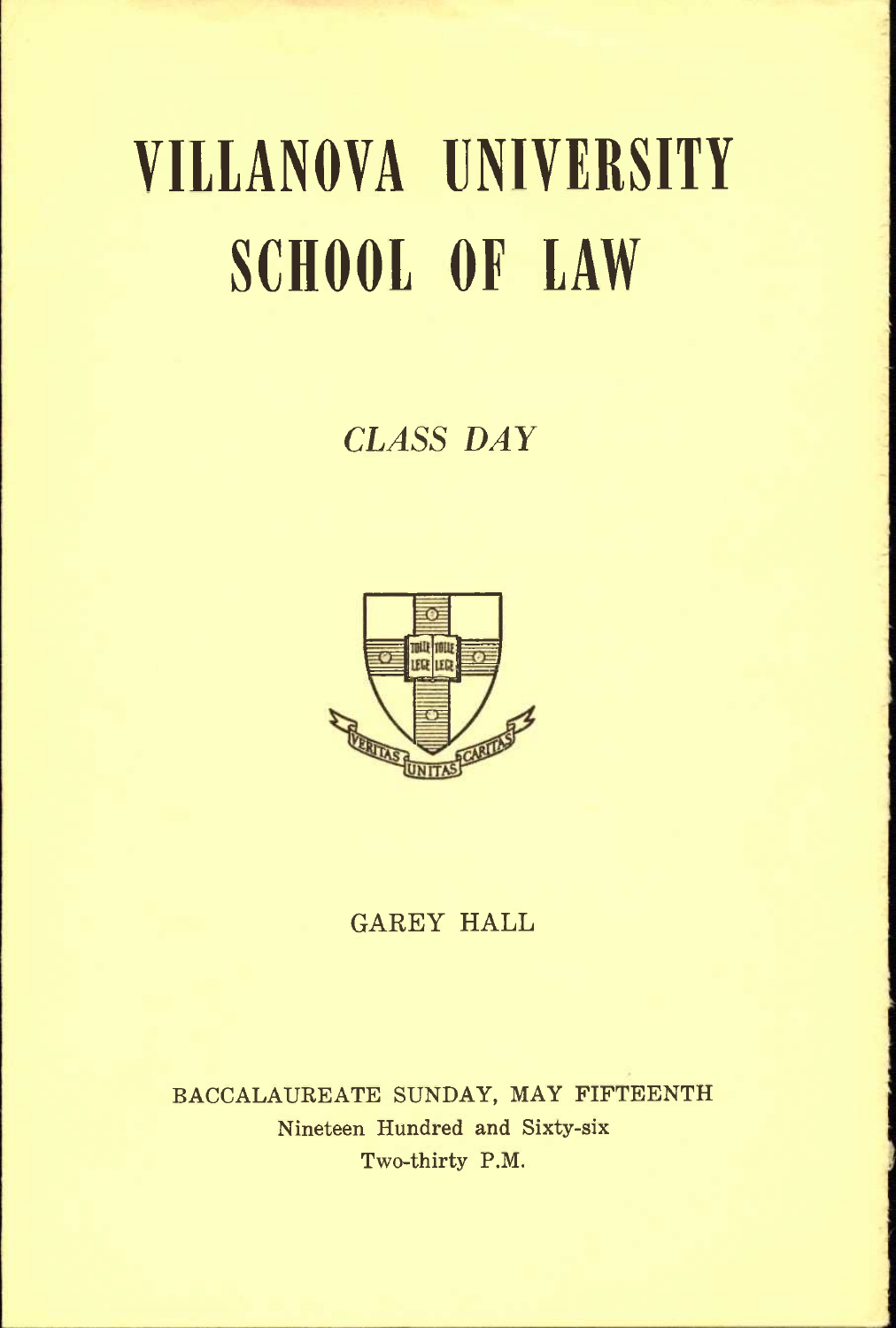## **PROGRAM**

#### **THE AWARD OF PRIZES**

#### **RECOGNITION OF MERITORIOUS SERVICE**

**Officers of the Student Bar Association PAUL X. MCMENAMAN,** *President*  **JOHN J. D'LAURO, III,** *Vice-President and Secretary*  **CHARLES W. HEUISLER,** *Treasurer* 

**The Members of the Honor Board JOSEPH A. TATE,** *Chairman*  **NINO V. TINARI PHILIP M. GILLIGAN** 

**The Inter-Club Council JOSEPH C. KELLY,** *President*  **JOHN F. DOUGHERTY, JR.,** *Vice-President*  **CHARLES S. VONDERCRONE, JR.,** *Secretary-Treasurer* 

**The Villanova Docket PAUL H. OSTIEN, JR.,** *Editor-in-Chief*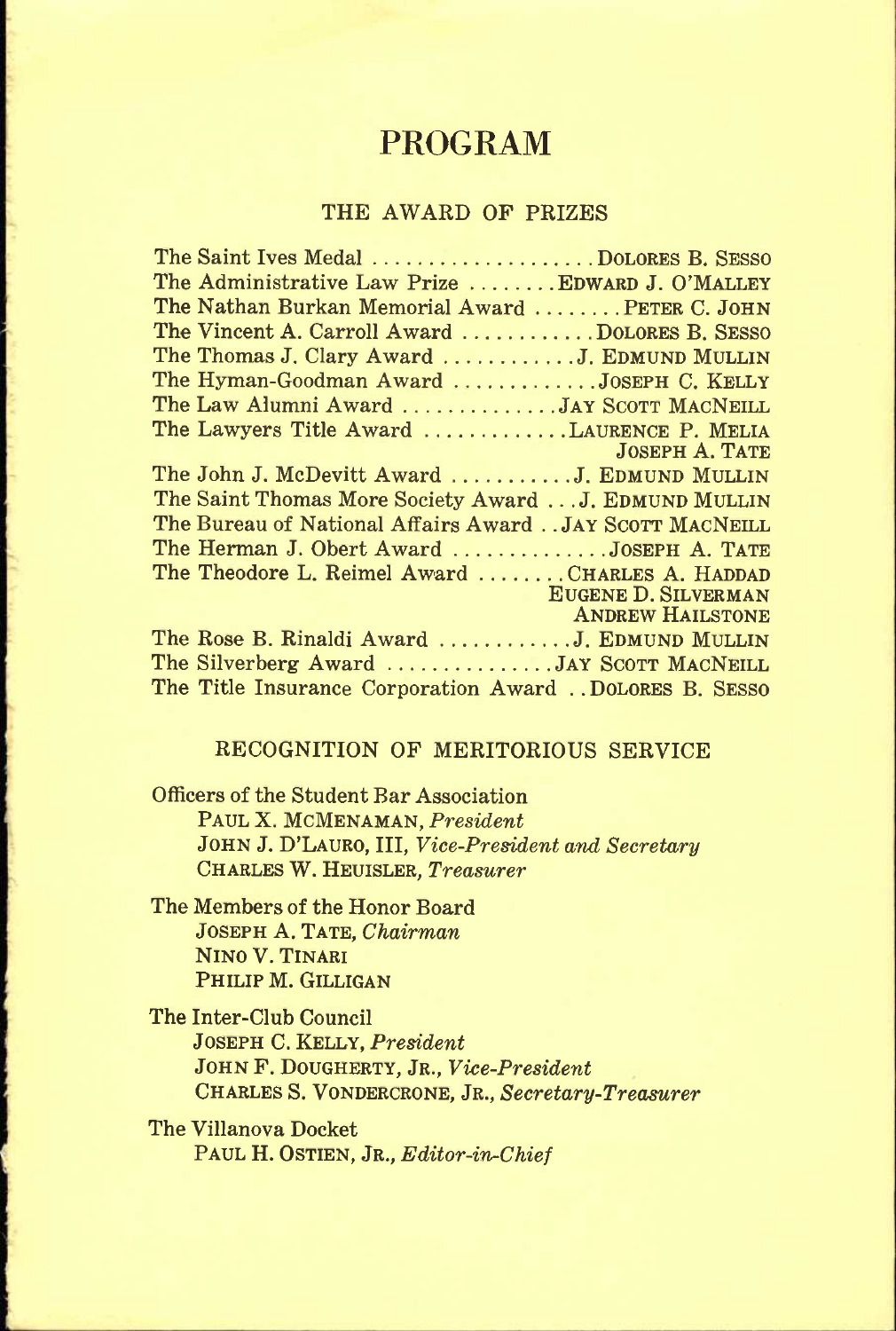#### **Villanova Law Review Certificates:**

**EDWARD GERALD DONNELLY, JR.,** *Editor-in-Chief*  **JAMES P. GANNON,** *Article and Book Review Editor*  **EDWARD J. O'MALLEY,** *Associate Editor*  **RICHARD H. ZAMBOLDI,** *Comment Editor*  **EDWARD C. MENGEL, JR.,** *Recent Developments Editor*  **DOLORES B. SESSO,** *Managing Editor* 

#### **Editorial Board**

**JEFFREY A. BRODKIN WILLIAM T. DEFINE ARTHUR M. GOLDBERG KENNETH L. GROSS PETER C. JOHN JOSEPH C. KELLY JOHN A. LUCHSINGER**  **LAURENCE P. MELIA J. EDMUND MULLIN THOMAS C. SIEKMAN JOSEPH A. TATE THOMAS J. TOMALIS THOMAS J. TUMOLA RICHARD A. WILMANS** 

#### **THE ORDER OF THE COIF**

**WILLIAM T. DEFINE ARTHUR M. GOLDBERG EDWARD C. MENGEL, JR. J. EDMUND MULLIN** 

**EDWARD J. O'MALLEY DOLORES B. SESSO RICHARD H. ZAMBOLDI** 

#### **PRESENTATION**

**The Class Gift: Funds inaugurating- a scholarship in the School of Law in memory of the late Richard A. Wilmans, a member of the Class of 1966, to be styled the Richard A. Wilmans Memorial Scholarship** 

> **Presentation by PAUL X. MCMENAMAN**  *President of the Sttident Bar Association*

**Acceptance of the gift THE REVEREND JOSEPH A. FLAHERTY, O.S.A.**  *The President of the University* 

**Following the exercises tea will be served in the Library**